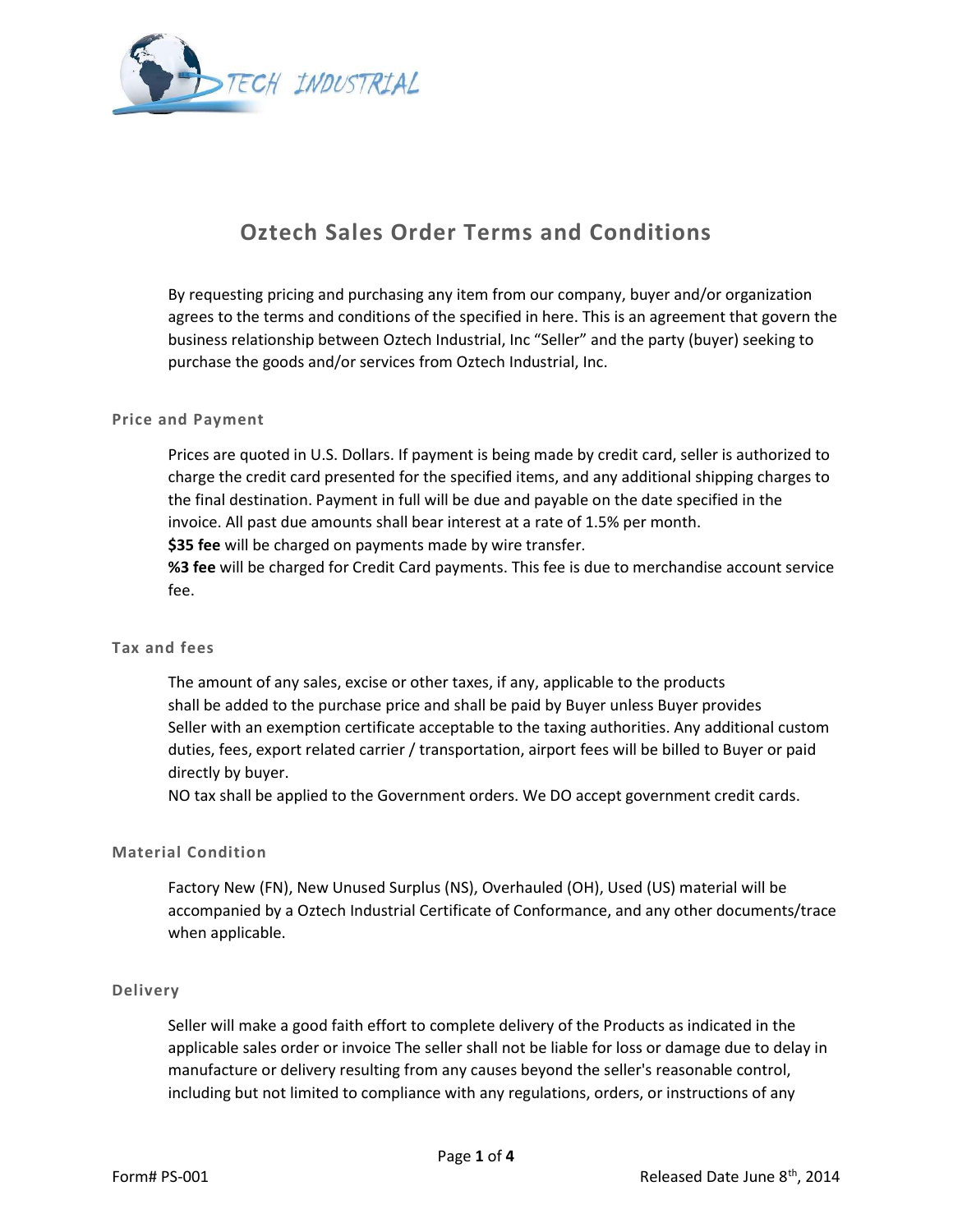

federal, state or municipal government, force majeure, acts or omissions of the purchaser, acts of civil or military authorities, fires, strikes, factory shutdowns or alterations, embargoes, war, riots, delays in transportation and inability due to causes beyond the sellers reasonable control to obtain necessary labor, manufacturing facilities or materials from the sellers usual sources. Under no circumstances will Seller be liable for loss, liquidated, incidental or consequential damages due to delay or non- delivery.

# Cancellation

If Buyer should elect to cancel this order, or any part thereof, Seller reserves the right at its sole discretion, to impose 100% of the invoice value of the canceled goods as a cancellation charge. Buyer will pay these costs within 15 fifteen days of cancellation notice or receipt of Sellers invoice. Orders placed with Seller are final, non-returnable, and may not be cancelled, rescheduled, or modified.

# Shipment

Legal title for the goods (which are identified Buyer's purchase order) and risk of loss shall pass from Seller to Buyer when goods are shipped from Seller's facility or drop-shipped from Seller's supplier. Seller will use standard commercial packing requirement when Buyer doesn't specify the method of shipment. The cost of any special packing or special handling caused by Buyer's requirements or requests shall be added to the amount of the order. Seller will not insure shipments unless specifically requested to do so in Buyer's purchase order, and then only for replacement value at the Buyer's expense. If Buyer causes or requests a shipment delay, or if Seller ships or delivers the products erroneously as a result of inaccurate, incomplete or misleading information supplied by Buyer or its agents or employees, storage and all other additional costs and risks shall be borne solely by Buyer. Claims for products damaged or lost in transit will be made by Buyer to the carrier. Lost shipments are the sole responsibility of the Buyer.

# Liability

Oztech assumes no liability for consequential damages of any kind. The buyer by acceptance of the good(s) will assume all liability for any use or misuse. A defect in any part of a good or system of good shall not, when such part is capable of being repaired or renewed, condemn the entire machine (good) or system. Customer modifications of equipment or its software and failure to perform required preventive maintenance will void the manufacturing warranty of the good(s). Under no circumstances will Seller be liable for personal injury, property damage or any other loss, damage, cost of repairs or replacement, interruption of business operations, loss of profit or revenue, or incidental, punitive, special, consequential, or liquidated damages of any kind, whether based upon warranty, contract, strict liability, negligence or any other cause of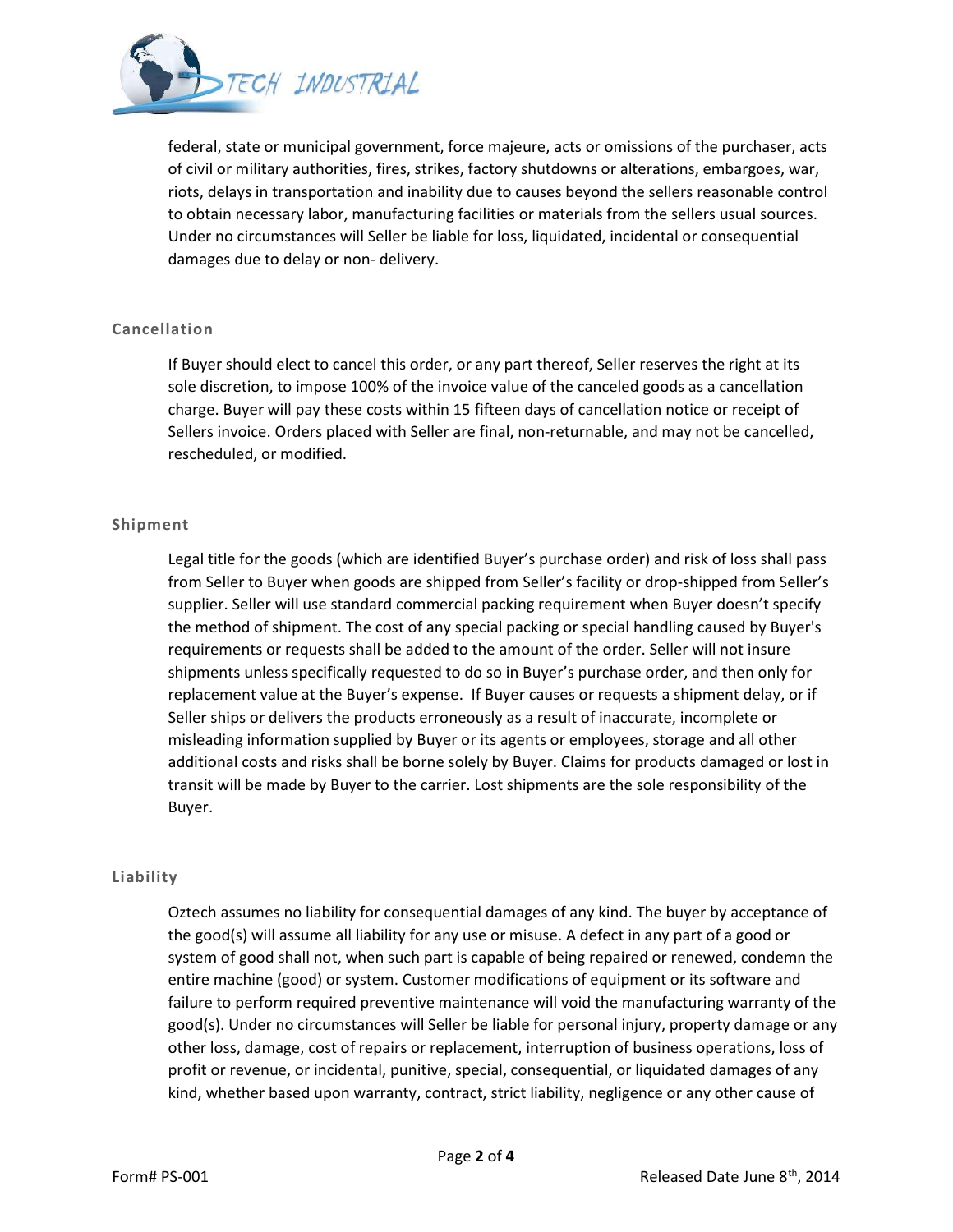

action arising in connection with the design, manufacture, sale, transportation, installation, use or repair of the Products sold by Seller, even if Seller has been advised of the possibility of such damages or losses.

Buyer hereby acknowledges and agrees that under no circumstances shall Seller's liability. Unless expressly warranted by the manufacturer of the Products, all Products are sold "As Is," "Where Is," and "With All Faults."

#### Warranty

Seller will pass through to buyer all original manufacturers' warranties that may apply to the products. seller may, at its option, process warranty requests by the buyer to the original manufacturer, or refer the buyer to the original manufacturer. seller is not responsible for any warranty related issues. seller provides no other warranty of any nature, expressed or implied, including the implied warranties of merchantability and fitness for a particular purpose, and seller shall not be liable for any product liability, intellectual property, special, incidental or consequential damages relating to this order or any third-party claims.

# Inspection and return policy

Buyer must claim for any damage, shortage or errors in shipping within 15 days in writing following delivery to Buyer. Buyer shall have 15 days from the date Buyer receives any products to inspect such products and services for defects and nonconformance and notify Seller in writing of any defects, nonconformance or rejection of such products. Seller will promptly review claim, and either deny claim, or repair or replace (at Seller's option), any non-conforming material in accordance with applicable Manufacturer's Warranty. After such 15 days period, Buyer shall be deemed to have irrevocably accepted the Products, if not previously accepted. After such acceptance, Buyer shall have no right to reject the Products for any reason or to revoke acceptance. Buyer hereby agrees that such 15 day period is a reasonable amount of time for such inspection.

If seller accept the buyer claim, then Return Material Authorization (RMA) number must be obtained before returning a good for repair or replace in accordance with manufacturing warranty. Unauthorized returns that has no RMA number will be rejected and returned to buyer at buyer's expense. All returns may subject to a 25% restocking fee. The item(s) you are returning must have all original paperwork. If an item was special ordered, overhauled, or serviced for you, the return is subject to the manufacture or shops willing to accept the material back. If the manufacture or shop levies a restocking or handling cost, this amount will be deducted from your credit above our 25% restocking fee.

Export